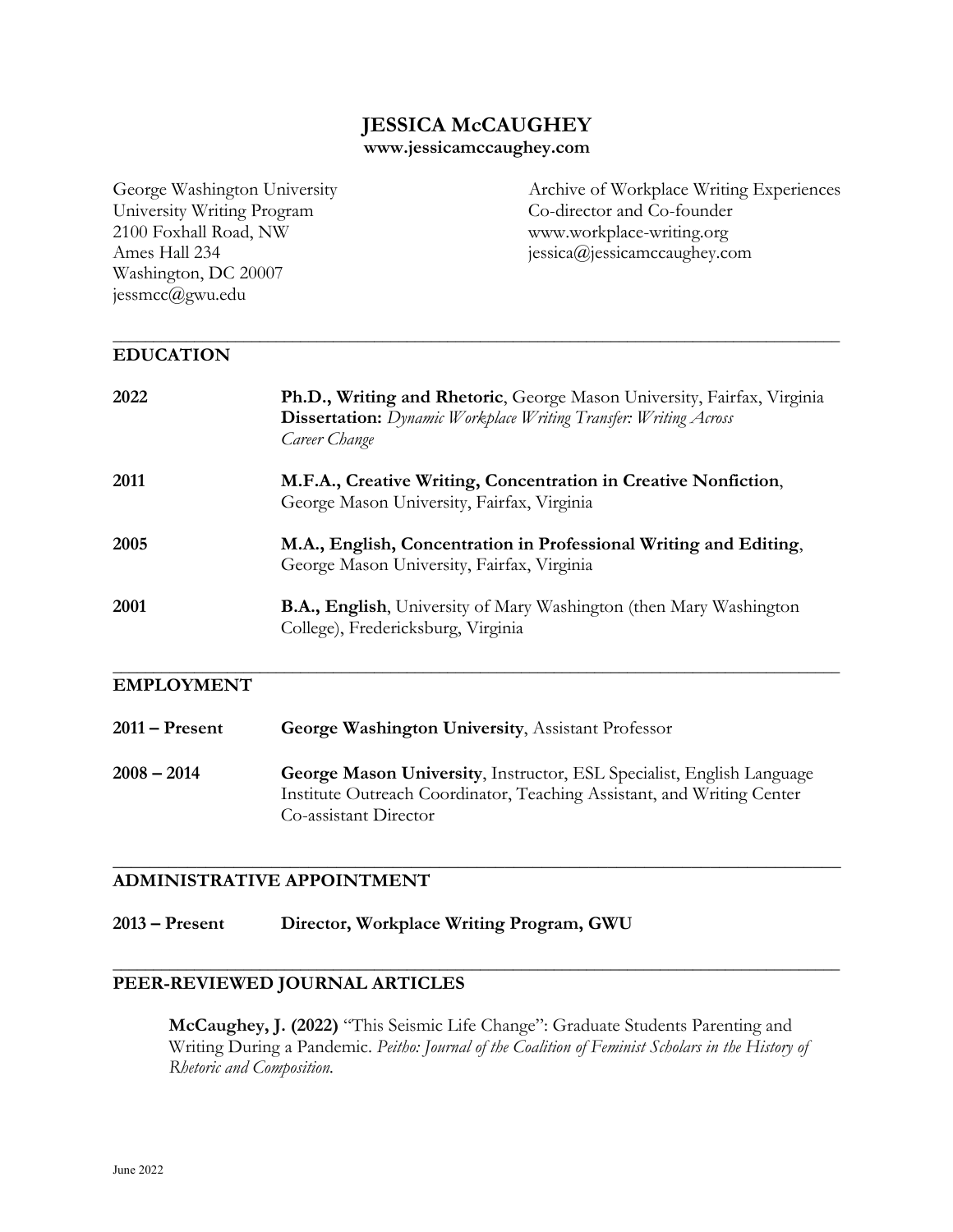**McCaughey, J.** (**2021**) The Rhetoric of Online Exclusive Pumping Communities: Tactical Technical Communication as Eschewing Judgement. *Technical Communication Quarterly.* Vol.  $30(1)$ .

**McCaughey, J.** (**2020**) Program Showcase: A Different Kind of Partnership: George Washington University's Professional Writing Training Program. *Programmatic Perspectives.*  Vol. 11(2).

Fitzpatrick, B. **and McCaughey, J**. (**2019**) The Archive of Workplace Writing Experiences: Using the Voices of Real-world Writers as a Bridge Between the Classroom and the Conference Room. *Double Helix*. Vol. 7. Online.

**McCaughey, J.** (**2018**) Authenticity and the Rhetoric of 'Selling' on Social Media: A Role writing Assignment Set. *Prompt: A Journal of Academic Writing Assignments*. Vol. 2(2). Online.

**McCaughey, J.** (**2017**) Book Clubs as a Tool for Community Building and Language Enhancement. *English Teaching Forum*. Vol. 55(1). 22-29.

**\_\_\_\_\_\_\_\_\_\_\_\_\_\_\_\_\_\_\_\_\_\_\_\_\_\_\_\_\_\_\_\_\_\_\_\_\_\_\_\_\_\_\_\_\_\_\_\_\_\_\_\_\_\_\_\_\_\_\_\_\_\_\_\_\_\_\_\_\_\_\_\_\_\_\_\_\_\_\_\_\_\_\_\_\_\_\_\_\_**

**McCaughey, J.** (**2015**) That Snow Simply Didn't Fall: How (and Why) to Frame the Personal Essay as a Critical Inquiry into Memory in the First-Year Writing Classroom. *Assay: A Journal of Nonfiction Studies*, Vol. 1(2). Online.

## **PEER-REVIEWED BOOK CHAPTERS**

**McCaughey, J.** and Fitzpatrick, B. (**accepted**) In-Plain-Sight Tactics: One-to-One Advocacy in the Workplace. In H. Sarat-St. Peter and M. Kimball (Eds.) *Tactical Approaches to Technical Communication*.

Fitzpatrick, B., and **McCaughey, J**. (**in press**) "I'll Try to Make Myself Sound Smarter than I am": Learning to Negotiate Power in Workplace Writing. In J. Moore (Ed.) *Writing Beyond the University: Implications for Fostering Writers' Lifelong Learning and Agency*. Center for Engaged Learning, Open-access Book Series.

Fitzpatrick, B., and **McCaughey, J**. (**in press**) Freelancers as a Growing Workplace Norm: Demonstrating Expertise Across Multiple Literacy Events in Unfamiliar Communities of Practice. *Rewriting Work.* WAC Clearinghouse/CSU Press TPC Foundations and Innovations book series.

McCaughey, J. (**forthcoming**) Invention. *Constructing the Threshold: A Reference Work of Concepts between Teaching for Transfer and Teaching Writing.* Skeen, T., S. Rankins-Robertson, and D. Roen (Eds.) Press TBD

**McCaughey, J.** and Fitzpatrick, B**.** (**2021**) Hidden Arguments: Rhetoric and Persuasion in Diverse Forms of Technical Communication. In M. Klein (Ed.) *Effective Teaching of Technical Communication: Theory, Practice and Application.* WAC Clearinghouse/CSU Press TPC Foundations and Innovations book series.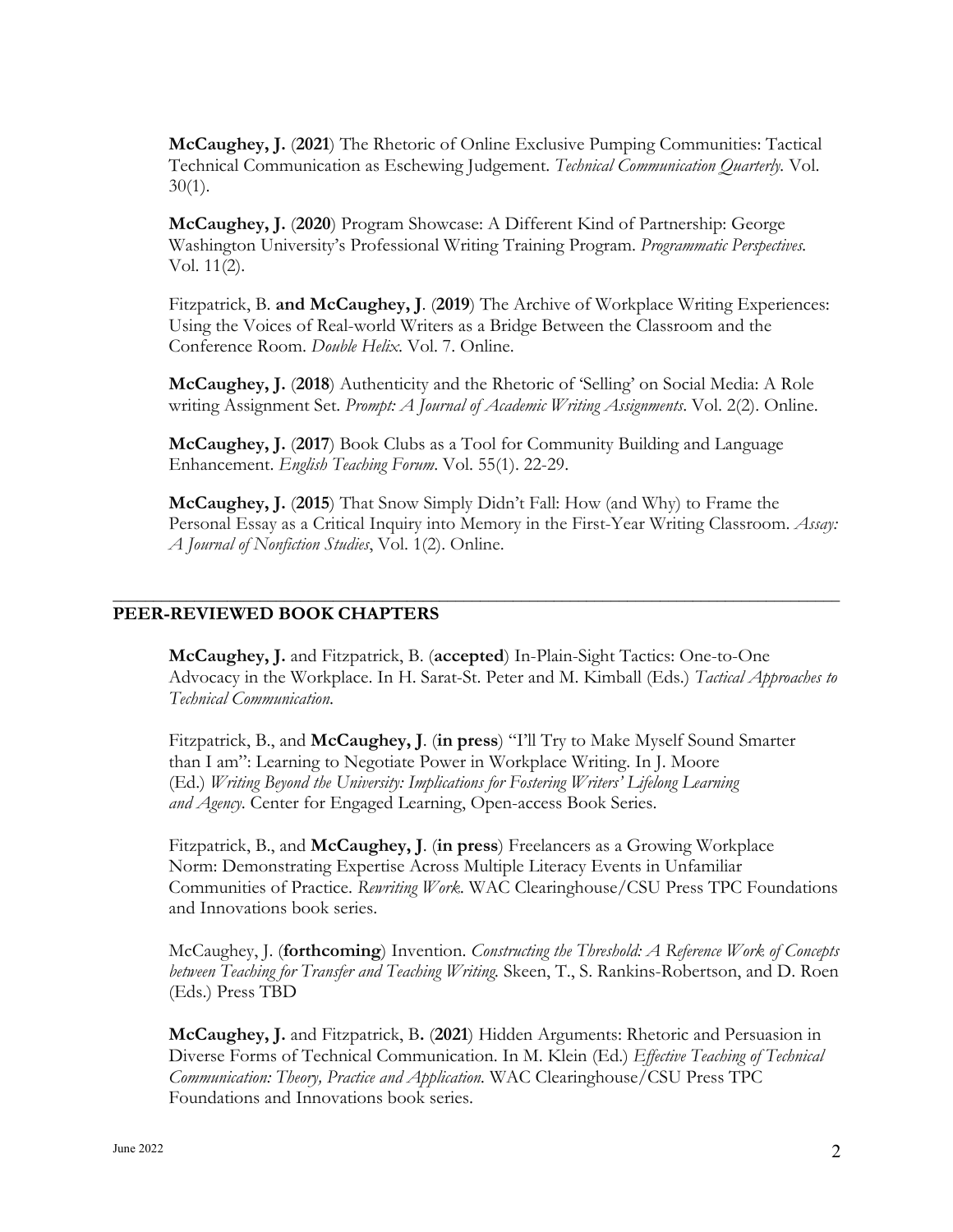## **UNDER REVIEW AND IN-PROGRESS RESEARCH**

*Dynamic Workplace Writing Transfer: Writing Across Career* Change – This in-progress, dissertation-turned-book-length project is an IRB-approved qualitative study that examines writing transfer as professionals move between careers.

**\_\_\_\_\_\_\_\_\_\_\_\_\_\_\_\_\_\_\_\_\_\_\_\_\_\_\_\_\_\_\_\_\_\_\_\_\_\_\_\_\_\_\_\_\_\_\_\_\_\_\_\_\_\_\_\_\_\_\_\_\_\_\_\_\_\_\_\_\_\_\_\_\_\_\_\_\_\_**

Model as Missed Opportunity: Writing Transfer and Invention in the Workplace. Under review with *Business and Professional Communication Quarterly.*

Perceptions of University-to-Professional Writing Transfer Among Professionals Across Industries (tentative title). Intended for *WPA: Writing Program Administration.*

Gender, Deference, and Hierarchy in Workplace Communication (tentative title). Intended for *Gender and Society.*

#PumpingMom: Exclusive Pumping Selfies as Advocacy (tentative title). Intended for *Social Media + Society*.

**\_\_\_\_\_\_\_\_\_\_\_\_\_\_\_\_\_\_\_\_\_\_\_\_\_\_\_\_\_\_\_\_\_\_\_\_\_\_\_\_\_\_\_\_\_\_\_\_\_\_\_\_\_\_\_\_\_\_\_\_\_\_\_\_\_\_\_\_\_\_\_\_\_\_\_\_\_\_**

## **PEDAGOGICAL AND PROFESSIONAL PUBLICATIONS**

McCaughey, J. **(accepted)** How to Write During a Pandemic with a Toddler. *Journal of Multimodal Rhetorics,* "Care Work and Writing" Special Issue

McCaughey, J. and B. Fitzpatrick (**accepted)** "Authentic" Writing and Social Media. *Dynamic Activities for First-year Composition.* M. Reznizki and D. Coad (Eds.). National Council of Teachers of English (NCTE).

McCaughey, J. (**2022**) Book Review: Update Culture and the Afterlife of Digital Writing, *Technical Communication Quarterly.* Vol. 31(1).

McCaughey, J. (**2020**) Good Questions for Better Essay Prompts (and Papers). *Faculty Focus.* 

McCaughey, J. (**2019**) Students as Social Media Consultants in Milthorpe, N., R. Clarke, J. Jones, and R. Moore (Eds). *Digital English: An Open-access Online Handbook for Tertiary English Educators.* Online.

McCaughey, J. (**2017**) Put Down the Red Pen: Nine Strategies for Providing Feedback to Multilingual Writers. *Intercom: The Magazine for the Society for Technical Communication*. Vol. 64(4). 4-6.

McCaughey, J. (**2016**) Don't Edit--Teach: Strategies for Mentoring Writers from a Writing Professor. *Intercom: The Magazine for the Society for Technical Communication*. Vol. 63(9). 19-21.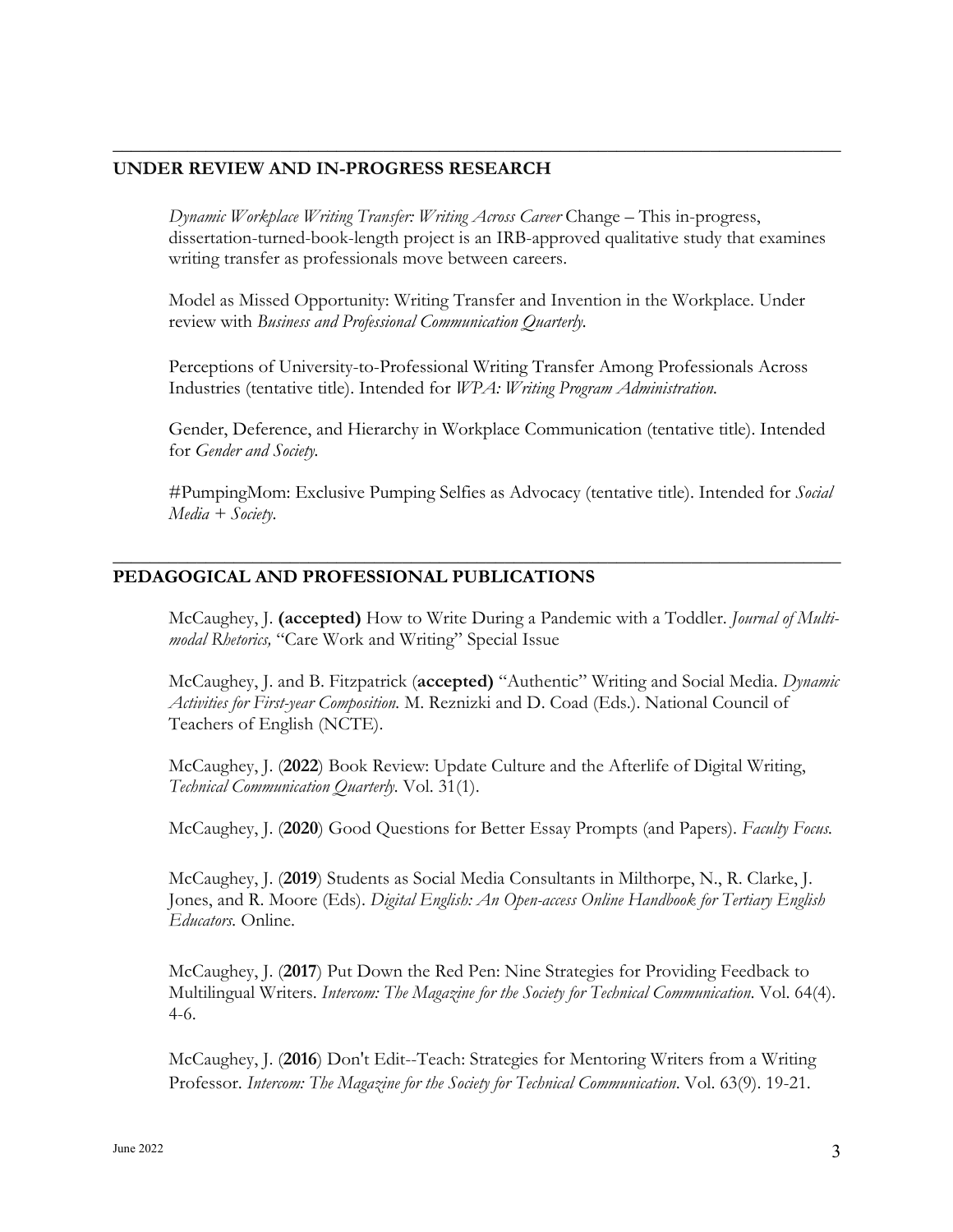McCaughey, J. (**2016**) Four Primary Considerations for Teaching Non-Native Writers. *The Writing Campus*.

McCaughey, J. (**2015**) What I Learned from My International Students: How Teaching English as a Foreign Language Made Me a Better Teacher of Everything. *The Chronicle of Higher Education*.

McCaughey, J. (**2015**) Free Software and Five Minutes: Limitless Possibilities for Improving Student Writing. *The Writing Campus*.

McCaughey, J. (**2014**) Reprint: Diplomacy, Tone, and Emphasis in Business Writing and Diplomacy and Tone Checklist in Branham, C., M. Mandell, and R. Tanski (Eds.) *Rhetorical Approach to Workplace Writing Practices*. Electronic Textbook. Tampa: University of South Florida.

McCaughey, J. (**2013**) Diplomacy, Tone, and Emphasis in Business Writing. *Writing Commons.* 

McCaughey, J. (**2012**) Don't Hug Them: Dealing with Student Crises. *The Chronicle of Higher Education*.

McCaughey, J. (**2011**) Deleting a History: From Resume to CV. *The Chronicle of Higher Education*.

**\_\_\_\_\_\_\_\_\_\_\_\_\_\_\_\_\_\_\_\_\_\_\_\_\_\_\_\_\_\_\_\_\_\_\_\_\_\_\_\_\_\_\_\_\_\_\_\_\_\_\_\_\_\_\_\_\_\_\_\_\_\_\_\_\_\_\_\_\_\_\_\_\_\_\_\_\_\_**

## **CREATIVE PUBLICATIONS**

McCaughey, J. (**forthcoming**) It's Going to be a Girl. *Mulberry Literary*. (flash nonfiction)

McCaughey, J. (**2021**) Travel Spotlight: 48 Hours in my Rural Virginia Hometown. *Hash* (experimental nonfiction)

McCaughey, J. (**2019**) Letters from Dave Pirner of Soul Asylum. *Sequestrum.* (essay)

McCaughey, J. (**2019**) Not, of Course, Their Mothers. *Fourth Genre* Vol. 21 (1). 121- 125. (essay)

McCaughey, J. (**2018**) The Mall. *The Cimarron Review.* Issue 205. 75-88. (fiction)

McCaughey, J. (**2018**) Reading Armistead Maupin as a Teenager in Rural Virginia. *Literary Yard*. Online. (essay)

McCaughey, J. (**2018**) J. *Ninth Letter.* Online. (essay)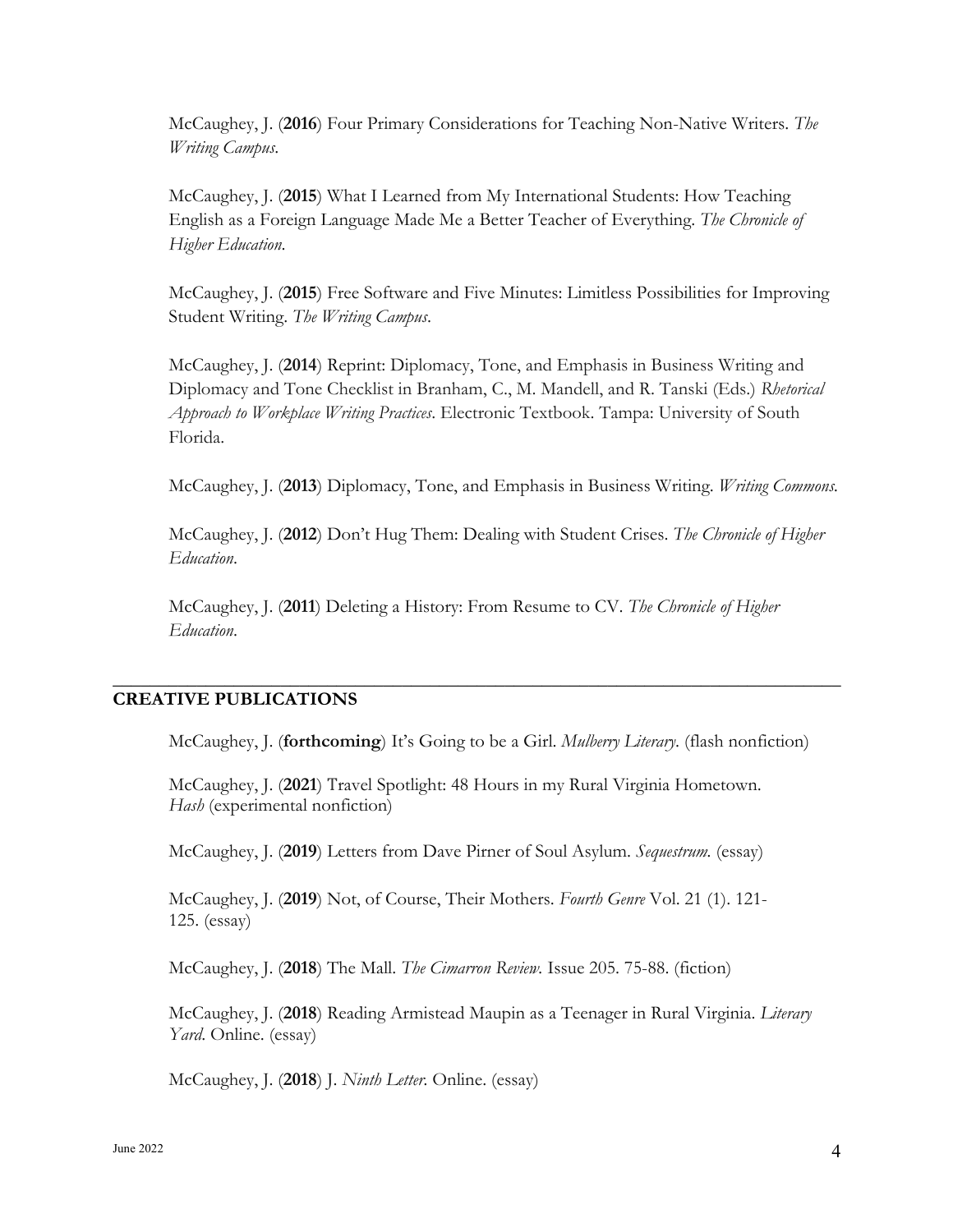McCaughey, J. (**2016**) You Were There – I Saw You. *The Seventh Wave.* (essay)

McCaughey, J. (**2016**) Imagining My Grandfather Eating Samosas." *Full Grown People*. (essay)

McCaughey, J. (**2015**) The Details of the Devil. *Profane*. (essay)

McCaughey, J. (**2015**) How to Eat Cheese. *Aftertastes*. (essay)

McCaughey, J. (**2015**) Bealton. *Gulf Coast: A Journal of Literature and the Fine Arts.* (flash nonfiction)

McCaughey, J. (**2015**) Deer. *Puff Puff Prose Poetry and a Play, Volume III.* (poem)

McCaughey, J. (**2014**) What the Websites Tell Me to Do. *The Rumpus.* (essay)

McCaughey, J. (**2013**) Because it is 1997. *Toad*. (flash nonfiction)

McCaughey, J. (**2013**) Sleep in the Week that Follows. *Ayris* (poem).

McCaughey, J. (**2013**) Teetering. *The Superstition Review*. Issue 11. (essay)

McCaughey, J. (**2013**) I Tell You Something, *Redux Journal* (reprint, essay)

McCaughey, J. (**2012**) Imaginary Sons. *The Citron Review*. (flash nonfiction)

McCaughey, J. (**2012**) "Things You Cannot Do with a Baby," *Boston Globe Sunday Magazine*. (essay)

McCaughey, J. (**2012**) Compulsion without Recourse. *The South Loop Review*. (experimental nonfiction)

McCaughey, J. (**2012**) An Inn on the Coast of Kerry County. *Composite Arts.* (flash nonfiction)

McCaughey, J. (**2012**) In a Relationship With: *Forty-Ounce Bachelors: An Electro-Literary Playground*. (essay)

McCaughey, J. (**2011**) Excuses for Late English 112, Section 004 Papers from a Large, Unnamed Community College in Virginia. *Defenestration*. (experimental nonfiction)

McCaughey, J. (**2011**) Scramble. *Silk Road*. (essay)

McCaughey, J. (**2011**) I Tell You Something. *Adanna Literature.* (essay)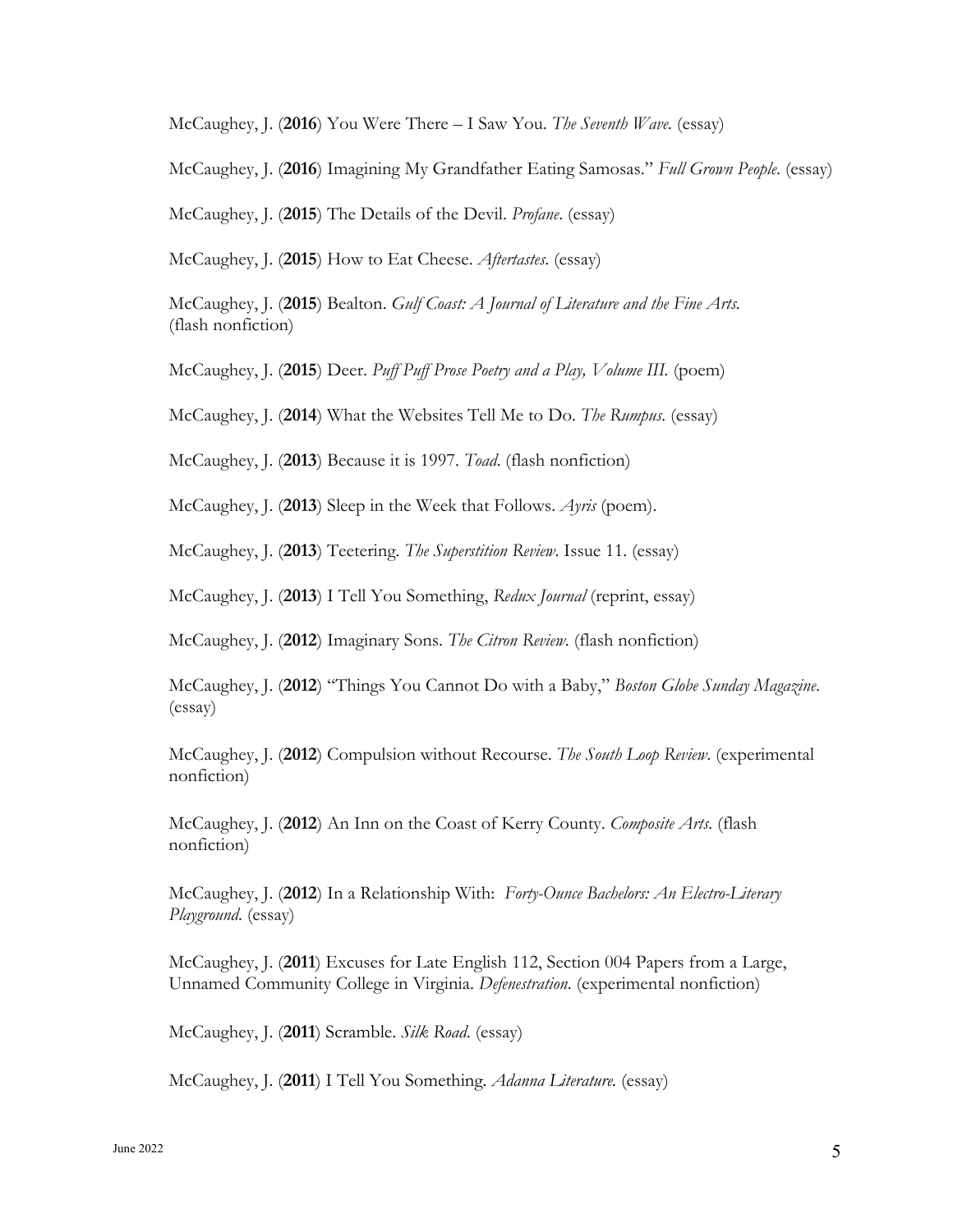McCaughey, J. (**2011**) On the Music of Distraction. *Phoebe*. Online. (essay)

McCaughey, J. (**2010**) Aligning the Internal Compass. *The Colorado Review*. (Later published in *Best American Travel Writing of 2011.*) (essay)

McCaughey, J. (**2009**) Sink. *Hot Metal Bridge*. (flash nonfiction)

McCaughey, J. (**2009**) Reading Shame. *Alalitcom*. (essay)

McCaughey, J. (**2009**) Arlington. *Flashquake*. (flash nonfiction)

## **REFEREED CONFERENCE PRESENTATIONS**

"Writing Stakes and Stakeholders: Insights from The Archive of Workplace Writing Experiences," Conference on Engaged Learning, Elon, North Carolina, July **2021**

**\_\_\_\_\_\_\_\_\_\_\_\_\_\_\_\_\_\_\_\_\_\_\_\_\_\_\_\_\_\_\_\_\_\_\_\_\_\_\_\_\_\_\_\_\_\_\_\_\_\_\_\_\_\_\_\_\_\_\_\_\_\_\_\_\_\_\_\_\_\_\_\_\_\_\_\_\_\_**

"Writing Transfer and Identity During Career Change," Second Biennial Conference of Writing Through the Lifespan, Virtual, July **2021**

"The Archive of Workplace Writing Experiences: Research and Tools for Easing the Transition from College to Business for Developing Writers," Association for Business Communication (ABC) 2020 85th Annual International Conference, San Diego, California, October 2020 **(proposal accepted, conference cancelled due to COVID-19)**

"Teaching from Authentic Voices: Phronesis and Metis as Tactics for Technical Communication Transfer," Association of Teachers of Technical Writing (ATTW) 2020 Annual Conference, Milwaukee, Wisconsin, March 2020 **(proposal accepted, conference cancelled due to COVID-19)**

"Bringing Authentic Workplace Writing Experiences into the Classroom: Resources from the Archive of Workplace Writing Experiences," Conference on College Composition and Communication (CCCC), 2020 Annual Conference, Milwaukee, Wisconsin, March 2020 **(proposal accepted, conference cancelled due to COVID-19)**

"Infant Feeding in the Margins: Tactical Technical Communication in Online Exclusive Breast Pumping Forums," Feminisms and Rhetorics 2019: DIY Feminist Activism, James Madison University, Harrisonburg, Virginia, November **2019**

"A Different Kind of Community Outreach: George Washington University's Professional Writing Training Program," Council of Writing Program Administrators (CWPA) Conference in Baltimore, Maryland, July **2019**

"'The Saddest Story that the Truth Will Allow': Unexpected Persuasive Writing in Workplace Communication," Mid-Atlantic Regional Summer Conference on College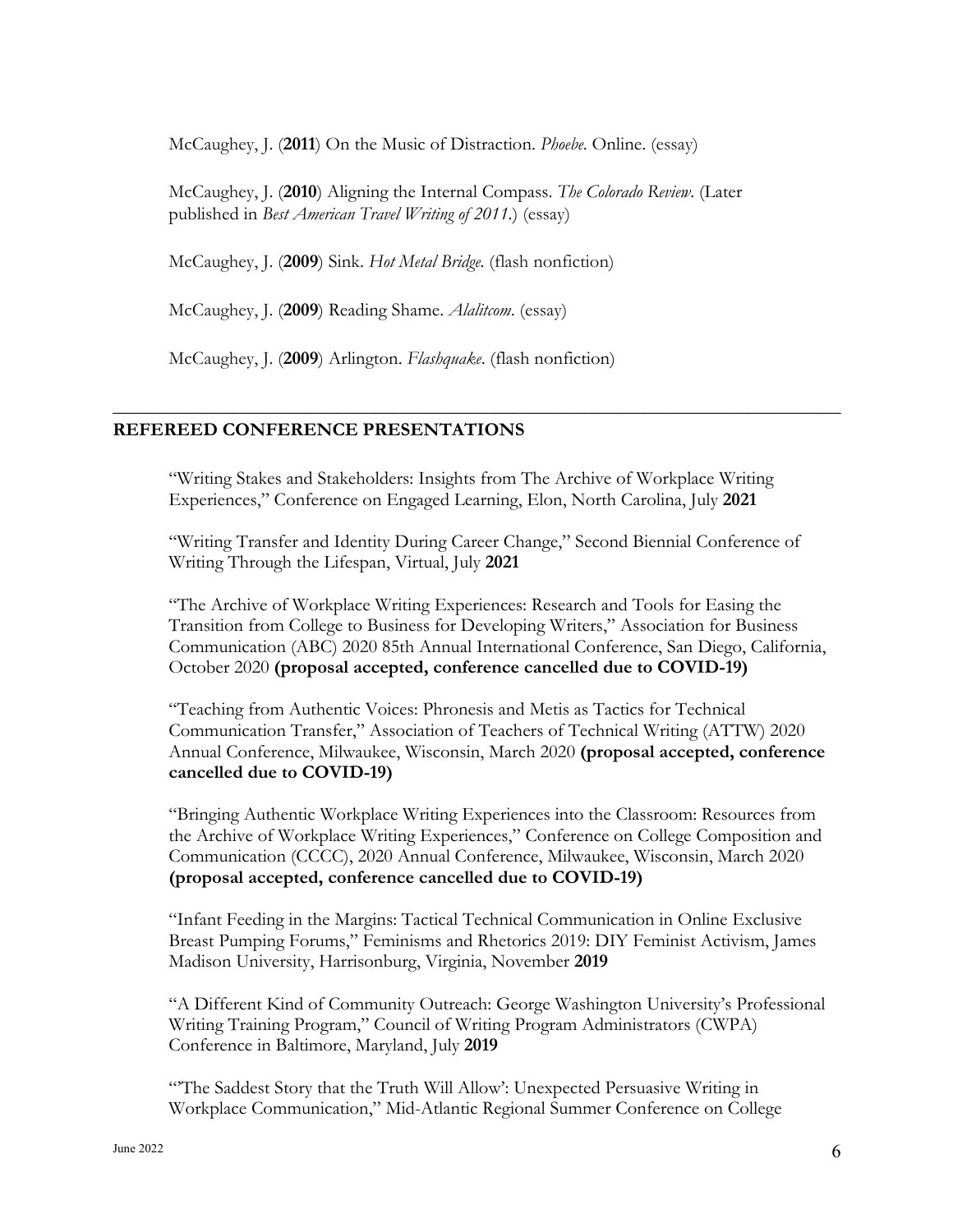Composition and Communication (CCCC), Old Dominion University campus in Norfolk, Virginia, May **2019**

"Teaching Professional Writers in the Workplace" as part of the "Teaching Writing at Specialized Institutions" roundtable at the Northeast Modern Language Association (NEMLA) Conference, Washington, DC, March **2019**

"The Workplace as a Stage," Conference on College Composition and Communication (CCCC), Pittsburgh, Pennsylvania, March **2019**

"Model Employees: The Case for Shifting Away from Models and Towards Invention in Organizational Writing," Council for Programs in Scientific and Technical Communication (CPSTC), Minneapolis, Minnesota, October **2018**

"The Archive of Workplace Writing Experiences: An Exploration of Written Communities of Professional Practice," International Conference on Interdisciplinary Social Sciences, University of Granada, Granada, Spain, July **2018**

"Valuing the Practical Wisdom of Practitioners: How Workplace Writing Research Can Change Writing Instruction," Panel, Computers and Writing Conference, George Mason University, May **2018**

"Class Space to Workplace: Authenticity and Transfer in Transitioning Writers," Mid-Atlantic Regional "Composing Worlds with Words" Conference, Virginia Commonwealth University, Richmond, Virginia, June **2017**

"Edits as ESL Teaching: Working with Multi-lingual Writers," Society for Technical Communication (STC) Summit, Washington, DC, May **2017**

"Didn't Get the Memo: Refining Professional Writing Transfer Strategies Through the Study of Authentic Writing Spaces," Conference on College Composition and Communication (CCCC), Portland, Oregon, March **2017**

"Please Like Us: Using the Kardashians, Role-playing, and Social Media Marketing in the Writing Classroom," 2016 SW Pedagogy and Popular/American Culture Association Conference (Pedagogy and Popular Culture area), Albuquerque, New Mexico, February **2016**

"Blending the Old School with the New: Reflection in Online Internship-Related Courses," National Society for Experiential Education Annual Conference, collaboration with Anne Scammon, GW's Managing Director for Curricular and Strategic Initiatives, St. Petersburg, Florida, October **2015**

"The 'Official Story': Using Memory as a Framework to Teach Writing and Critical Thinking Skills," Memory in Action: Remembering the Past, Negotiating the Present, and Imagining the Future, an International Humanities Conference on Memory, Lincoln University, Oxford, Pennsylvania, March **2015**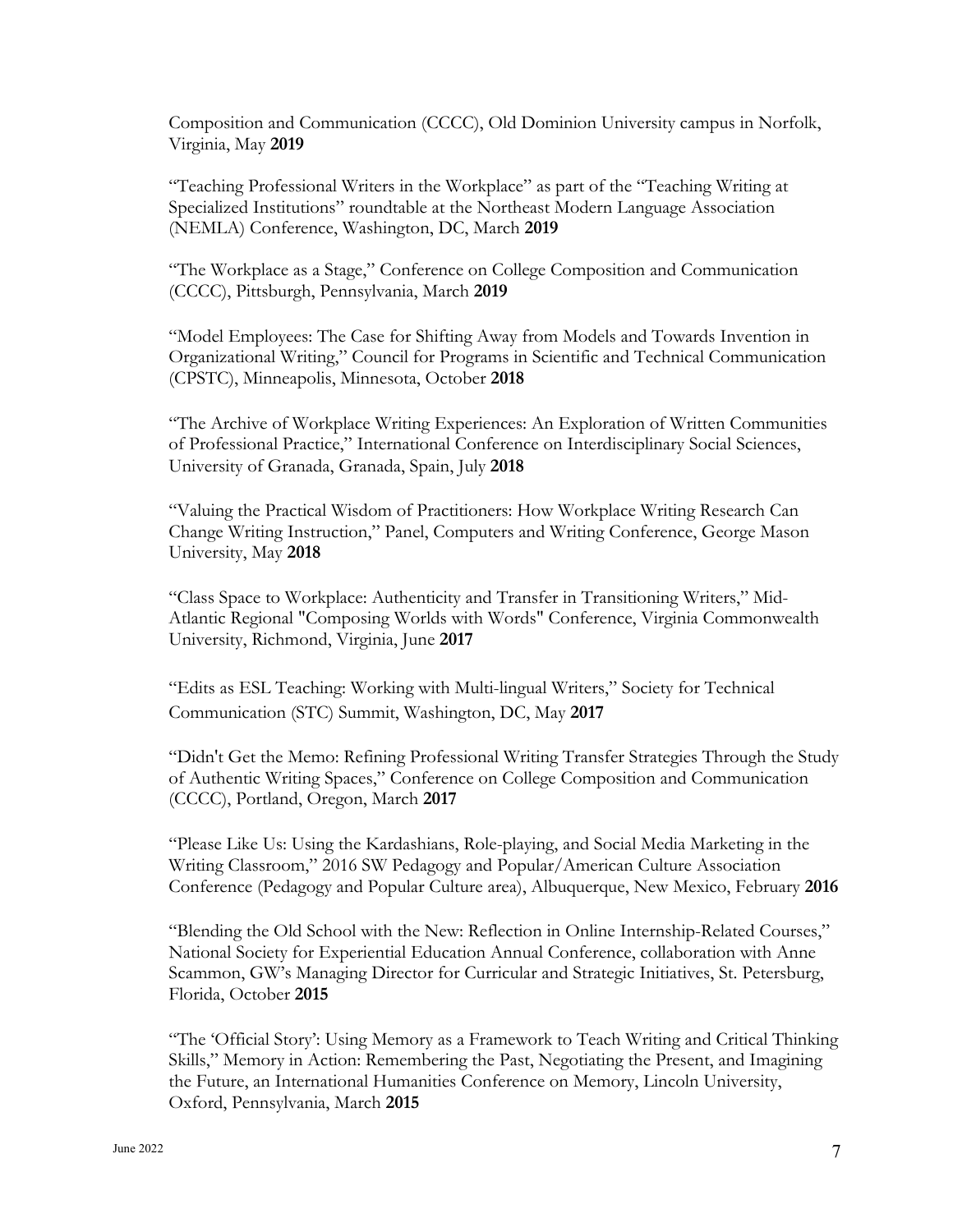"Fostering Transfer in (Almost) Authentic Situations: Professional Writing in the First-Year Composition Classroom," Conference on College Composition and Communication (CCCC), Tampa, FL, March **2015**

"Writing with Feeling: Emotion Inside and Outside of the Classroom," NCTE Annual Convention, Washington, DC, November **2014**

"Emotional Truth, New Narratives, and Where We Draw the Accuracy Line: Interdisciplinary Student Work on Truth and Memory," Story of Memory Conference, University of Roehampton, London, UK, September **2014**

**\_\_\_\_\_\_\_\_\_\_\_\_\_\_\_\_\_\_\_\_\_\_\_\_\_\_\_\_\_\_\_\_\_\_\_\_\_\_\_\_\_\_\_\_\_\_\_\_\_\_\_\_\_\_\_\_\_\_\_\_\_\_\_\_\_\_\_\_\_\_\_\_\_\_\_\_\_**

## **TEACHING**

#### **THE GEORGE WASHINGTON UNIVERSITY (2011-Present)**

#### **University Writing Program**

## **First-year Writing Themes:**

(4-credit, multidisciplinary course)

What is College For? Writing about Complex Issues and Contradictions in Higher Education (face to face)

Writing IRL: Composing Texts in the University and at Work—and What Happens in Between (face to face and virtual)

Please Like Us: Selling with Social Media (face to face)

Telling True Stories: Truth and Memory in Creative Nonfiction (face to face)

#### **Upper-division Courses:**

Writing for the Workplace (virtual)

Internship and Workplace Writing (virtual)

Business and Government Relations, Co-Lecturer, School of Business, (face to face)

#### **Workplace Writing Program, Sample Workshop Titles:**

(for more detail, see https://writingprogram.gwu.edu/workplace-writing)

Online and Social Writing for Professionals

Writing Skills for Technical Professionals

Narrative Workplace Writing

Substantive and Copy Editing

#### **GEORGE MASON UNIVERSITY (2008-2014)**

**Roles:** Instructor, ESL Specialist, English Language Institute Outreach Coordinator, Writing Center Co-assistant Director, and Graduate Instructor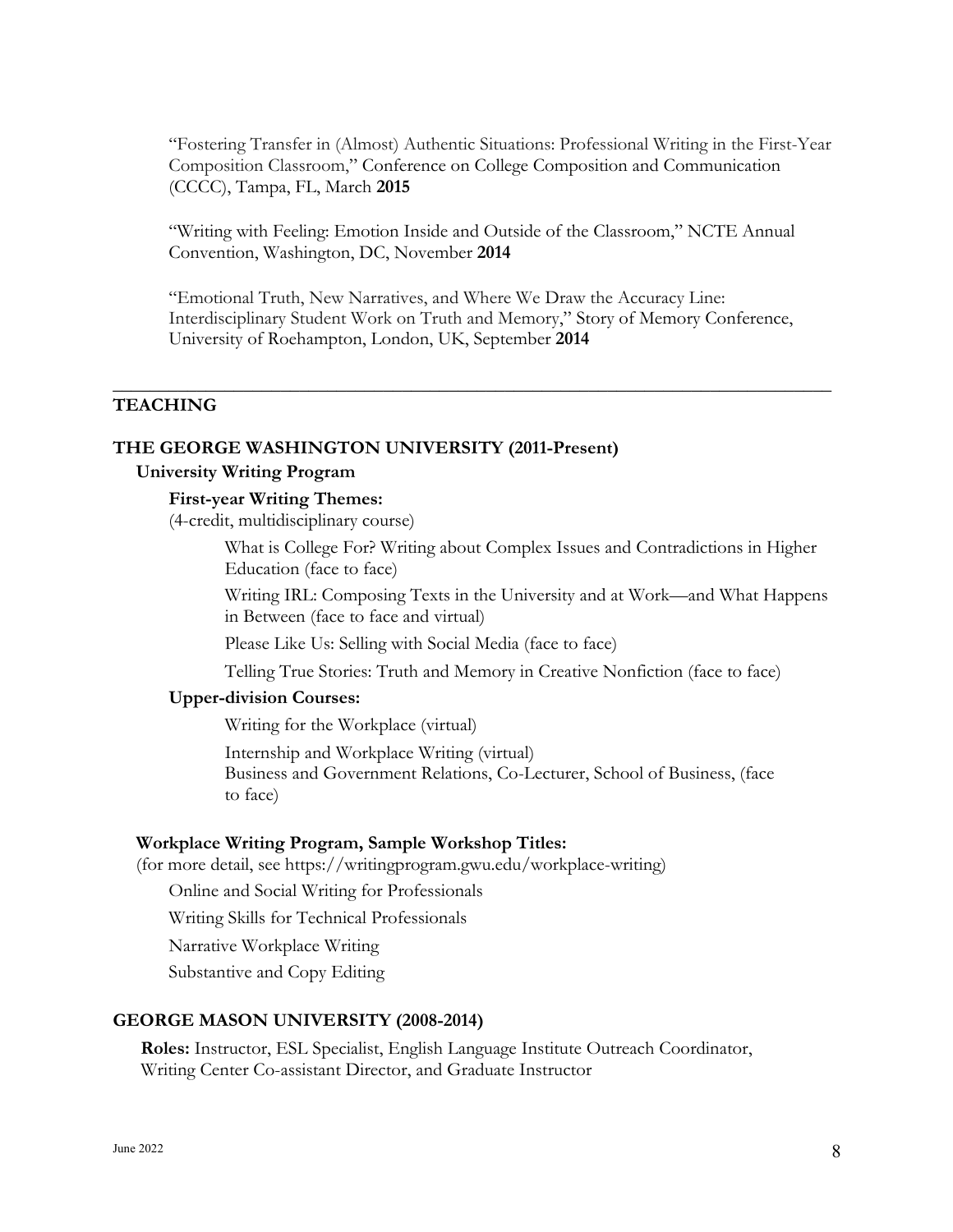**English Department Courses Taught (instructor of record):** First-Year Composition, Introduction to Creative Writing, Reading and Writing about Texts

**English Language Institute (ELI) Courses and Workshops Taught (instructor of record):** Summer Bridge Program Writing, High-Advanced Speaking, High-Advanced Writing, Advanced Grammar, Idioms, Pronunciation, Graduate-level Academic Writing, Conversation Skills

**\_\_\_\_\_\_\_\_\_\_\_\_\_\_\_\_\_\_\_\_\_\_\_\_\_\_\_\_\_\_\_\_\_\_\_\_\_\_\_\_\_\_\_\_\_\_\_\_\_\_\_\_\_\_\_\_\_\_\_\_\_\_\_\_\_\_\_\_\_\_\_\_\_\_\_\_\_\_**

**\_\_\_\_\_\_\_\_\_\_\_\_\_\_\_\_\_\_\_\_\_\_\_\_\_\_\_\_\_\_\_\_\_\_\_\_\_\_\_\_\_\_\_\_\_\_\_\_\_\_\_\_\_\_\_\_\_\_\_\_\_\_\_\_\_\_\_\_\_\_\_\_\_\_\_\_\_\_**

## **NORTHERN VIRGINIA COMMUNITY COLLEGE (2011)**

**Courses Taught:** College Composition II and Introduction to American Literature

## **GRANTS**

| 2018 | Conference on College Composition & Communication (CCCC) Emergent   |
|------|---------------------------------------------------------------------|
|      | Researcher Award                                                    |
| 2017 | GWU Columbian College of Arts and Sciences Enhanced Travel Award    |
| 2016 | GWU Columbian College of Arts and Sciences Nick-of-Time Micro-grant |
| 2015 | Shenkman Career Services Innovation Grant                           |
|      |                                                                     |

## **HONORS AND AWARDS**

| 2022 | Morton A. Bender Teaching Award Nomination, GWU                                                                                        |
|------|----------------------------------------------------------------------------------------------------------------------------------------|
| 2021 | Doctoral Research Scholars Award, George Mason University                                                                              |
| 2020 | Modelling Excellence Award, Exemplary PhD Student Award, George<br>Mason University                                                    |
| 2018 | Conference on College Composition and Communication (CCCC) Emergent<br>Researcher Award                                                |
| 2017 | Outstanding Article Award, Society for Technical Communication (STC), Intercom                                                         |
| 2016 | Robert W. Kenny Prize for Innovation in Teaching Introductory Courses,<br>Nomination, GWU                                              |
| 2014 | <b>Pushcart Prize Nomination</b>                                                                                                       |
| 2011 | Essay selected for Best American Travel Writing, 2011, published by Houghton Mifflin<br>Harcourt as part of the "Best American" series |
| 2011 | Outstanding Graduate Student Award, George Mason University English<br>Department                                                      |
| 2011 | Outstanding Mentor Award, George Mason University English Department                                                                   |
| 2011 | Winner, Tiny Lights: A Journal of Personal Narrative Flashpoint Contest                                                                |
| 2011 | Runner Up, Phoebe Journal Nonfiction Contest                                                                                           |
|      |                                                                                                                                        |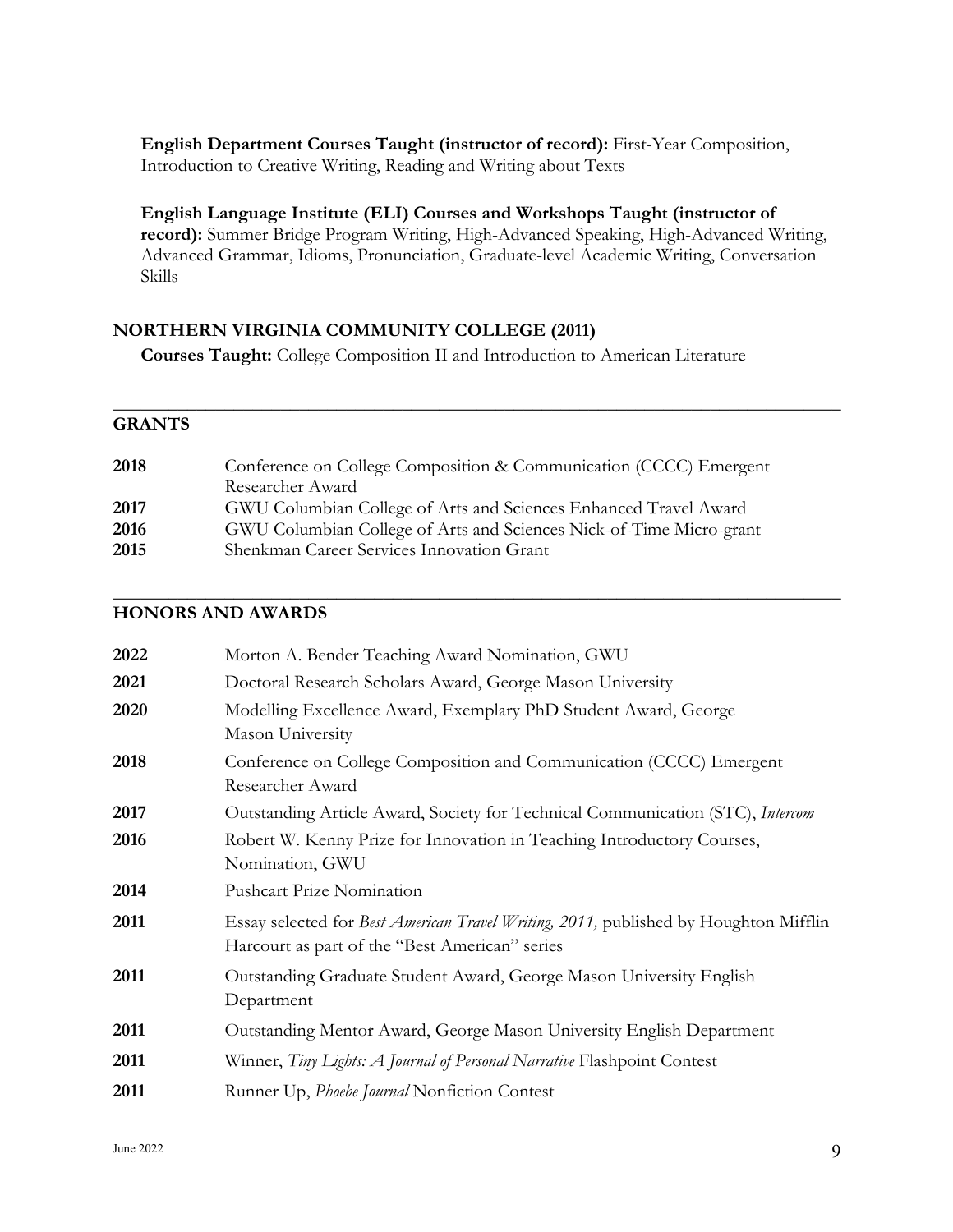| 2010 | Residency, partial scholarship, Vermont Studio Center, Johnson, Vermont |
|------|-------------------------------------------------------------------------|
| 2010 | Winner, First Prize, GMU/Mary Roberts Rinehart Award for Nonfiction     |
| 2010 | Nomination, Iron Horse Literary Review, Discovered Voices Award         |
| 2009 | First Prize, Humor Writing, Alabama Writers Conclave Writing Contest    |

## **SELECT SPEAKING ENGAGEMENTS**

| 2021 | George Mason University, "Pursuing a PhD, Post-MFA"                                                                                                            |
|------|----------------------------------------------------------------------------------------------------------------------------------------------------------------|
| 2021 | George Mason University, Nonfiction MFA, Research for Narrative Writing (invited<br>talk and reading)                                                          |
| 2019 | University of Limerick, Ireland, "Assessing Reflective Writing," (invited for a second<br>visit in 2020, cancelled due to COVID-19) (invited faculty workshop) |
| 2017 | Elizabethtown College, Elizabethtown, PA, Visiting Writer                                                                                                      |
| 2017 | International Student Career Ambassador (ISCA) Program, "Career-oriented<br>Professional Writing," (workshop)                                                  |
| 2016 | GP Strategies, "Mentoring Writers and Editors," (industry lecture)                                                                                             |
| 2015 | George Mason University, Nonfiction MFA, Research for Narrative Writing (invited<br>talk and reading)                                                          |
| 2013 | George Mason University, New Leaves Conference (invited reading and panel<br>participant)                                                                      |
| 2012 | The George Washington University's Career Development Summer Institute "Career"<br>Change: A Different Kind of Success," (summer institute lecture)            |

**\_\_\_\_\_\_\_\_\_\_\_\_\_\_\_\_\_\_\_\_\_\_\_\_\_\_\_\_\_\_\_\_\_\_\_\_\_\_\_\_\_\_\_\_\_\_\_\_\_\_\_\_\_\_\_\_\_\_\_\_\_\_\_\_\_\_\_\_\_\_\_\_\_\_\_\_\_\_**

## **PRESS**

"Five Fun Ways to Build Trust with Your Remote Team," *Fast Company* – quoted (**2021**)

**\_\_\_\_\_\_\_\_\_\_\_\_\_\_\_\_\_\_\_\_\_\_\_\_\_\_\_\_\_\_\_\_\_\_\_\_\_\_\_\_\_\_\_\_\_\_\_\_\_\_\_\_\_\_\_\_\_\_\_\_\_\_\_\_\_\_\_\_\_\_\_\_\_\_\_\_\_\_**

"How Something as Small as a Book Club can Start a Micro-Community," *Rewire* – quoted (**2020**)

"Improving Transfer to Workplace Writing for Composition Students," *The Writing Campus* – write-up and interview about current research/digital media project (**2020**)

"Preparing for Writing After College: The Archive of Workplace Writing Experiences Project," *The Writing Campus* – write-up and interview about current research/digital media project (**2017**)

**\_\_\_\_\_\_\_\_\_\_\_\_\_\_\_\_\_\_\_\_\_\_\_\_\_\_\_\_\_\_\_\_\_\_\_\_\_\_\_\_\_\_\_\_\_\_\_\_\_\_\_\_\_\_\_\_\_\_\_\_\_\_\_\_\_\_\_\_\_\_\_\_\_\_\_\_\_\_**

## **UNIVERSITY AND PROGRAM SERVICE**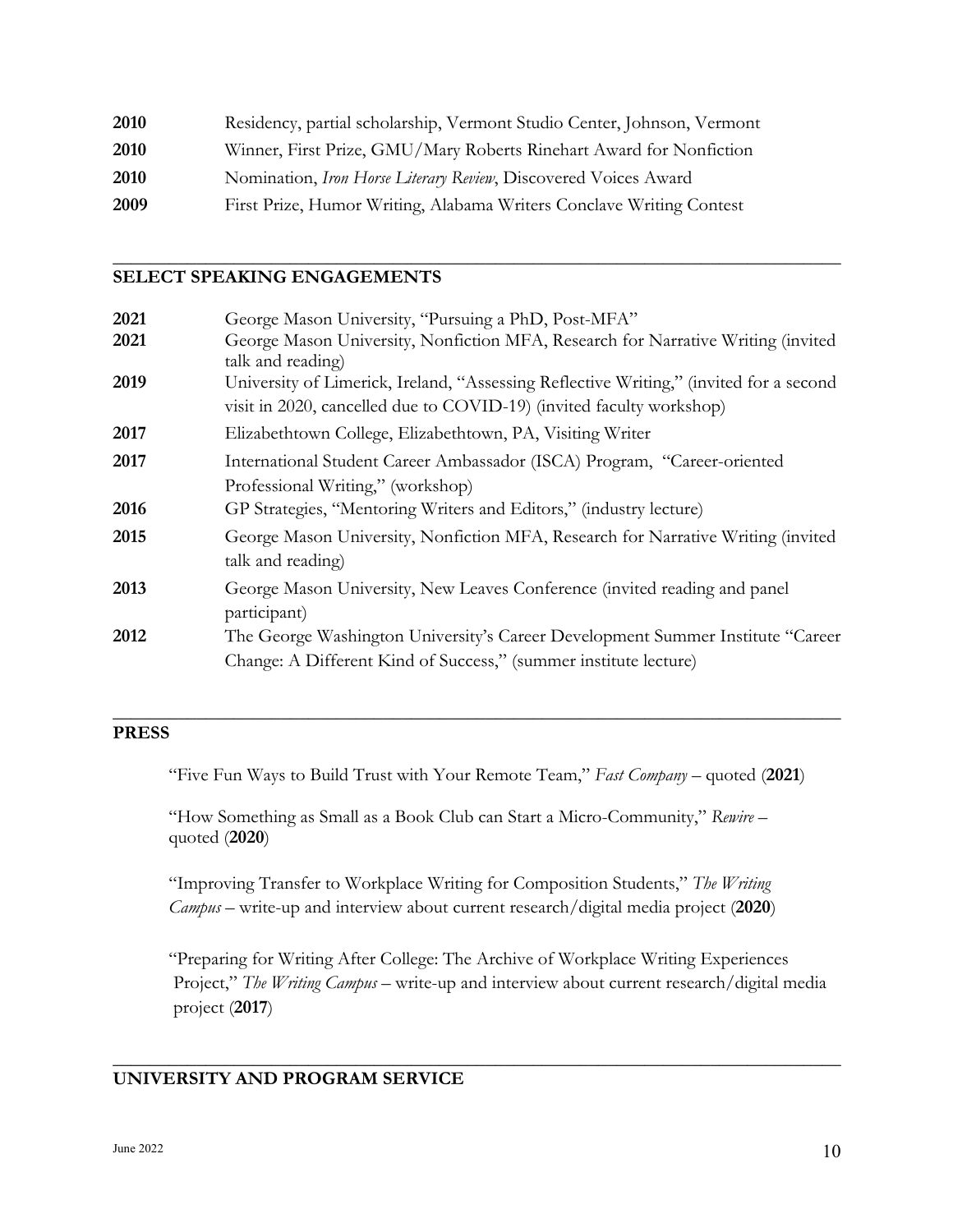Facilitator, GWU University Seminar, Women's Writing Community: "Developing and Maintaining an Online Professional Presence" (**2022)**

Facilitator, Writing in the Disciplines (WID) faculty workshops. Sample titles: "Teaching Writing with Technology," "Writing in the School of Engineering and Applied Science") and graduate teaching assistants (Sample title: "Professionalizing WID: Crafting and Framing CVs, Resumes, and Other Professional Documents" (**2013-present**)

Facilitator and Mentor, "Reverse Course Design for New UWP Faculty" **(2020 – 2021)**

Member, Assessment Committee, University Writing Program (**2021 – present**)

Member, Committee for Hiring and Promotion Equity (**2020 – present)**

Curriculum Consultant, GW Professional Competencies Initiative (**2020-present)**

Curriculum Consultant, Pilot of "First-generation First-year Experience" program, College of Arts and Sciences (**2020 - present**)

Panelist, Graduate Writers' Workshop, College of Arts and Sciences (**2021**)

Reappointment Committee Member, University Writing Program (**2020-2021)**

Creator, Resources for a Quick Pivot to Online Teaching (**2020**)

Facilitator, "Teaching with Clearer, More Effective Writing Assignments" for University Teaching and Learning Center (UTLC) (February **2020**)

Member, Professional Development Committee, University Writing Program (**2018 – 2021**)

Facilitator, GW's University Teaching and Learning Center (UTLC) Course Development Institute), a one-week, intensive course design "boot camp" (May **2015**, **2017**, and **2019)**

Internship Faculty Advisor, GW Law Clinic student intern (Spring **2019**)

Creator and Facilitator, "Gelman Revision Nights" for UW students, informal evening community writing sessions (**2018-2019** face to face; **2020-2021** virtual)

Search Chair, University Writing Program. Position filled: Assistant Professor of Technical or Professional Writing (**2018-2019**)

Reader, Eckles Library Prize Committee (**2014**-**2019**)

Organizer and Facilitator, New UW1020 Course Working Group (**2018**)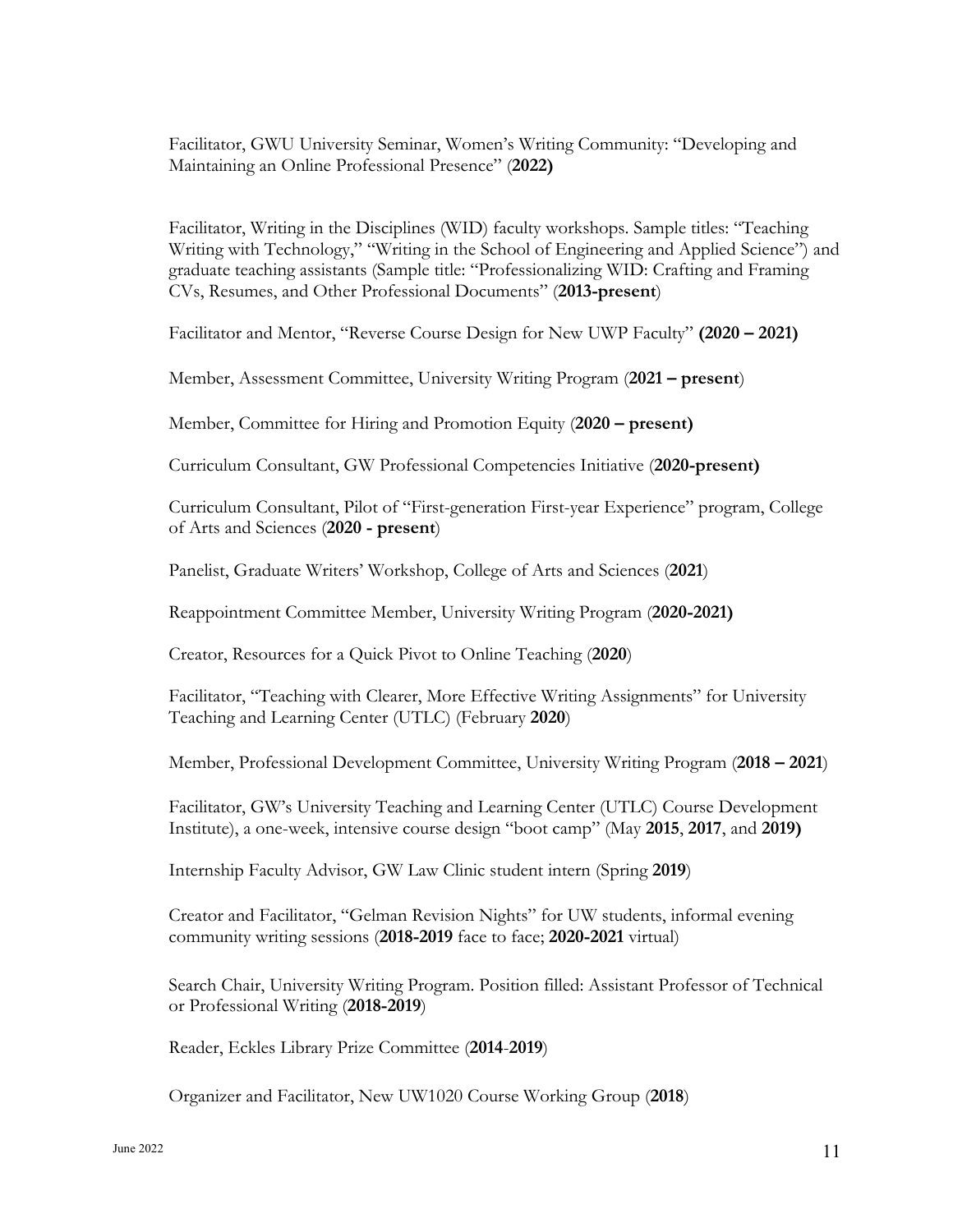Facilitator, "Designing Your University Writing 1020 Syllabus," New Faculty Workshops (August **2016** and **2018**)

Curriculum Developer, 8-workshop series, Written and Oral Communication for Applied Economists, in GW's Applied Economics MA program (**2017**)

Consultant, GW Career Services, on matters of international students, online learning, and multi-modal composition (**2013 – 2017**)

Consultant, GW School of Business and University Writing Center on matters related to teaching multi-lingual writers (**2017**)

Greeter/Q&A, Inside GW events for Newly Admitted Students (**2017**)

Speaker, Teaching and Learning Collaborative (GWU), Incorporating International Students Better into Classroom Learning: Challenges and Benefits, "Writing and Academic Integrity for English Language Learners," (**2015**)

Member/Proposal Writer, GW's Committee for International Student Success (**2014**)

Web Manager, University Writing Program site (**2015-2016**) and GW WID resources site (**2013-2014**)

Moderator, UWP Writing and Research Conference student panel discussions (**2013 – 2017**)

Member, Curriculum Committee, University Writing Program (**2013 – 2018**)

Mentor, WID Graduate Teaching Assistants, Business and Engineering (**2013 – 2015**)

Mentor, UWP Adjunct Instructors (**2014, 2015, 2017, 2020, 2021**)

Greeter, in Colonial Inauguration at Mount Vernon Campus (**2012-2014**)

Reviewer, WID curriculum (Finance), GWU School of Business (**2014**)

Mentor and Supervisor, undergraduate research assistant from the GW Honors Program (**2014**)

**George Mason University:** Faculty Advisor, GMU Creative Writing Club (**2010 – 2011**)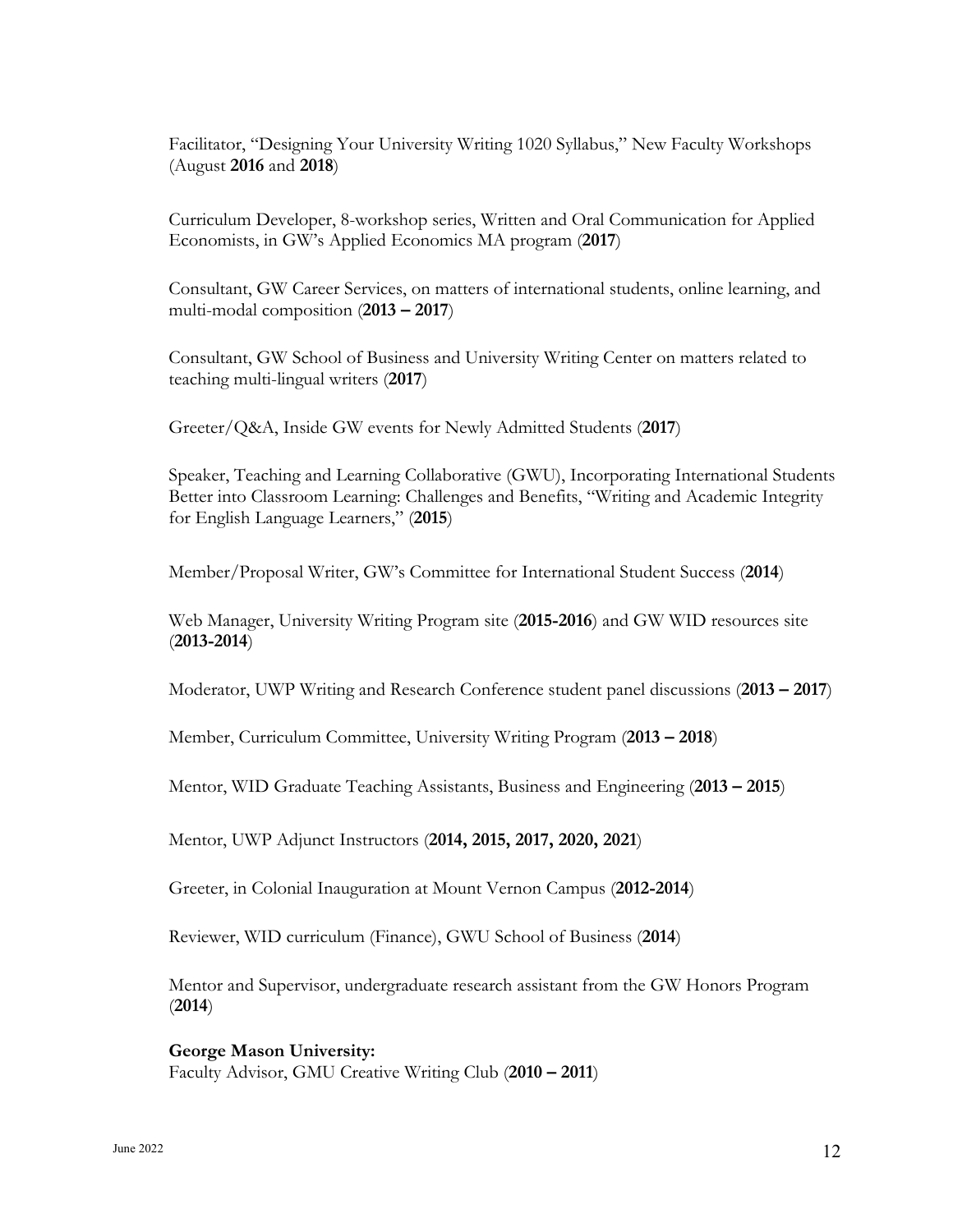Mentor, incoming graduate teaching assistants, GMU (**2010 – 2011**)

Reader, *The GMU Review*, an undergraduate writing journal (**2009 – 2011**)

Assistant Nonfiction Editor, *So to Speak* journal (**2008 – 2010**)

## **NATIONAL PROFESSIONAL SERVICE**

Peer Reviewer, *Technical Communication Quarterly* (**11/2020**)

Peer Reviewer, *Journal of Business and Technical Communication* (**1/2019 and 11/2019**)

**\_\_\_\_\_\_\_\_\_\_\_\_\_\_\_\_\_\_\_\_\_\_\_\_\_\_\_\_\_\_\_\_\_\_\_\_\_\_\_\_\_\_\_\_\_\_\_\_\_\_\_\_\_\_\_\_\_\_\_\_\_\_\_\_\_\_\_\_\_\_\_\_\_\_\_\_\_\_**

Textbook Reviewer, University of Chicago Press Books (**December 2016**)

Judge, Scholastic Art and Writing Awards (**2016**)

Liaison, the American Copyeditor's Society (**2014**)

Volunteer Consultant, GWU and Department of Homeland Security re: writing studies pedagogy and professional writing (**2014**)

**\_\_\_\_\_\_\_\_\_\_\_\_\_\_\_\_\_\_\_\_\_\_\_\_\_\_\_\_\_\_\_\_\_\_\_\_\_\_\_\_\_\_\_\_\_\_\_\_\_\_\_\_\_\_\_\_\_\_\_\_\_\_\_\_\_\_\_\_\_\_\_\_\_\_\_\_\_\_**

### **COMMUNITY SERVICE**

Volunteer, Moms Demand Action Virginia gun safety group (**2021** - present)

Volunteer, D.C.-based non-profit Higher Achievement during college visits (**2013**)

**\_\_\_\_\_\_\_\_\_\_\_\_\_\_\_\_\_\_\_\_\_\_\_\_\_\_\_\_\_\_\_\_\_\_\_\_\_\_\_\_\_\_\_\_\_\_\_\_\_\_\_\_\_\_\_\_\_\_\_\_\_\_\_\_\_\_\_\_\_\_\_\_\_\_\_\_\_\_**

Volunteer, Fall for the Book Festival (**2008 – 2011**)

Volunteer, Northern Virginia Literacy Council (**2007 – 2009**)

## **SELECT PROFESSIONAL DEVELOPMENT**

"Moving Beyond Bystanding…To Disrupting Racism," GWU, School of Medicine & Health Science (January **2022**)

"Anti-racist Teaching," GWU (August **2020**)